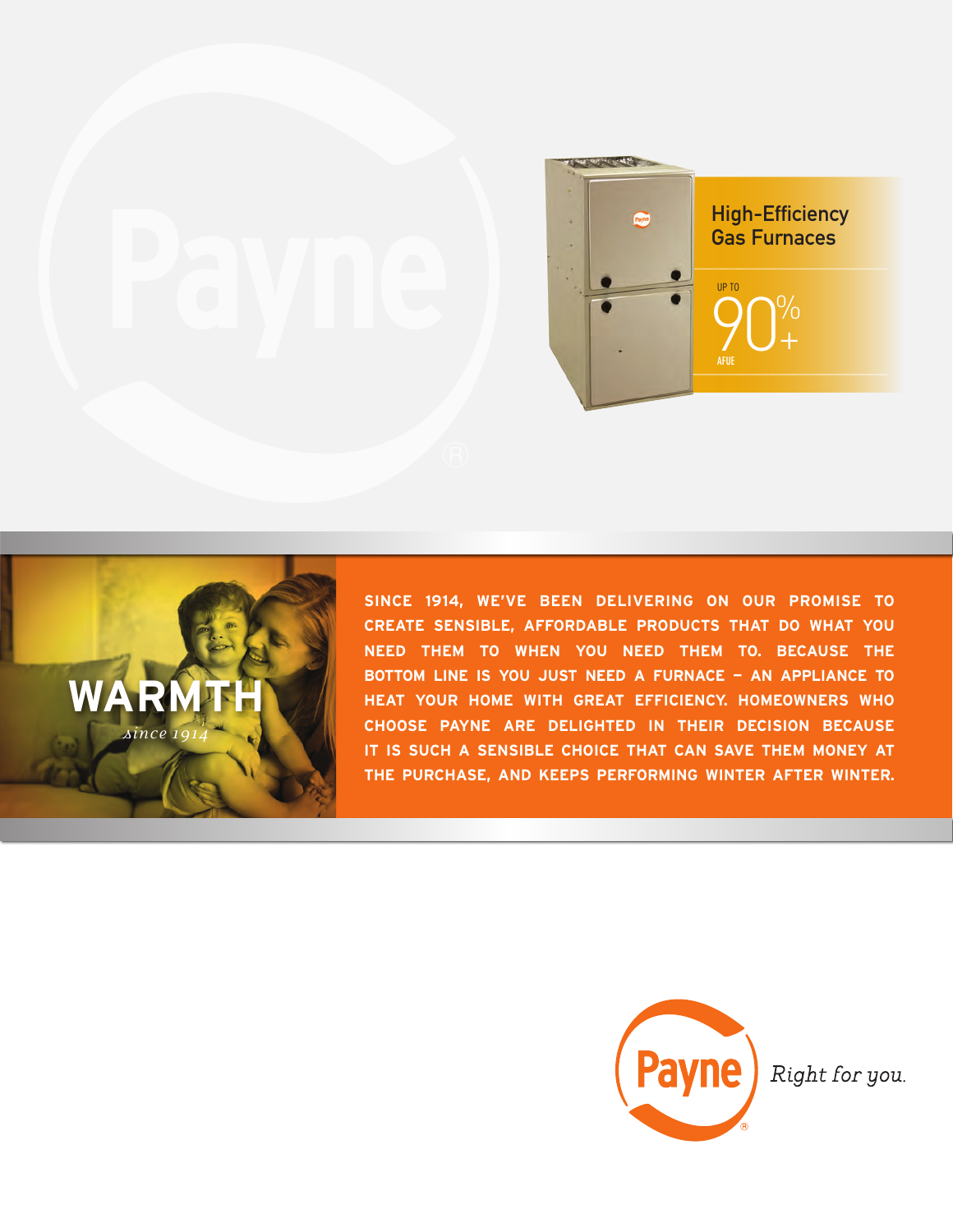### *The Well-Built Warranty.*

*Every furnace we build is covered with a 10-year parts limited warranty to the original owner of the properly registered product.*\* *The heat exchanger is covered by a 20-year parts limited warranty.*

## *Run-tested and right for you.*

*Because we only feel comfortable providing you with long-lasting comfort and efficiency, only products that complete our testing with a 100% success rate make it out of the factory.* 

10

YEAR parts limited warrant

## **OUR PROMISES WHAT IS AFUE?**

*Like a car's mpg, AFUE (Annual Fuel Utilization Efficiency) is the measure of fuel efficiency for a furnace. It tells you what percentage of consumed heating fuel, on average, actually goes to heating your home. The higher the number the better, because when you waste fuel, you waste money.*

*Example: For each \$1.00 of heating fuel that the Payne PG96VTA furnace uses, up to 96% (or up to \$.96) of it is used, on average, to actually heat your home.*



### **For California Residents:**

If installed with a mobile home conversion kit in SCAQMD only: Models PG95ESA and PG92ESA do not meet the SCAQMD Rule 1111 14 ng/J NOx emission limit, and thus are subject to a mitigation fee of up to \$450.

These furnaces are not eligible for the Clean Air Furnace Rebate Program: www.CleanAirFurnaceRebate.com.

\*Warranty period is 5 years if not registered within 90 days. Jurisdictions where warranty restrictions are not allowed will automatically receive a 10-year parts limited warranty. See warranty certificate at payne.com for complete details, terms and exclusions.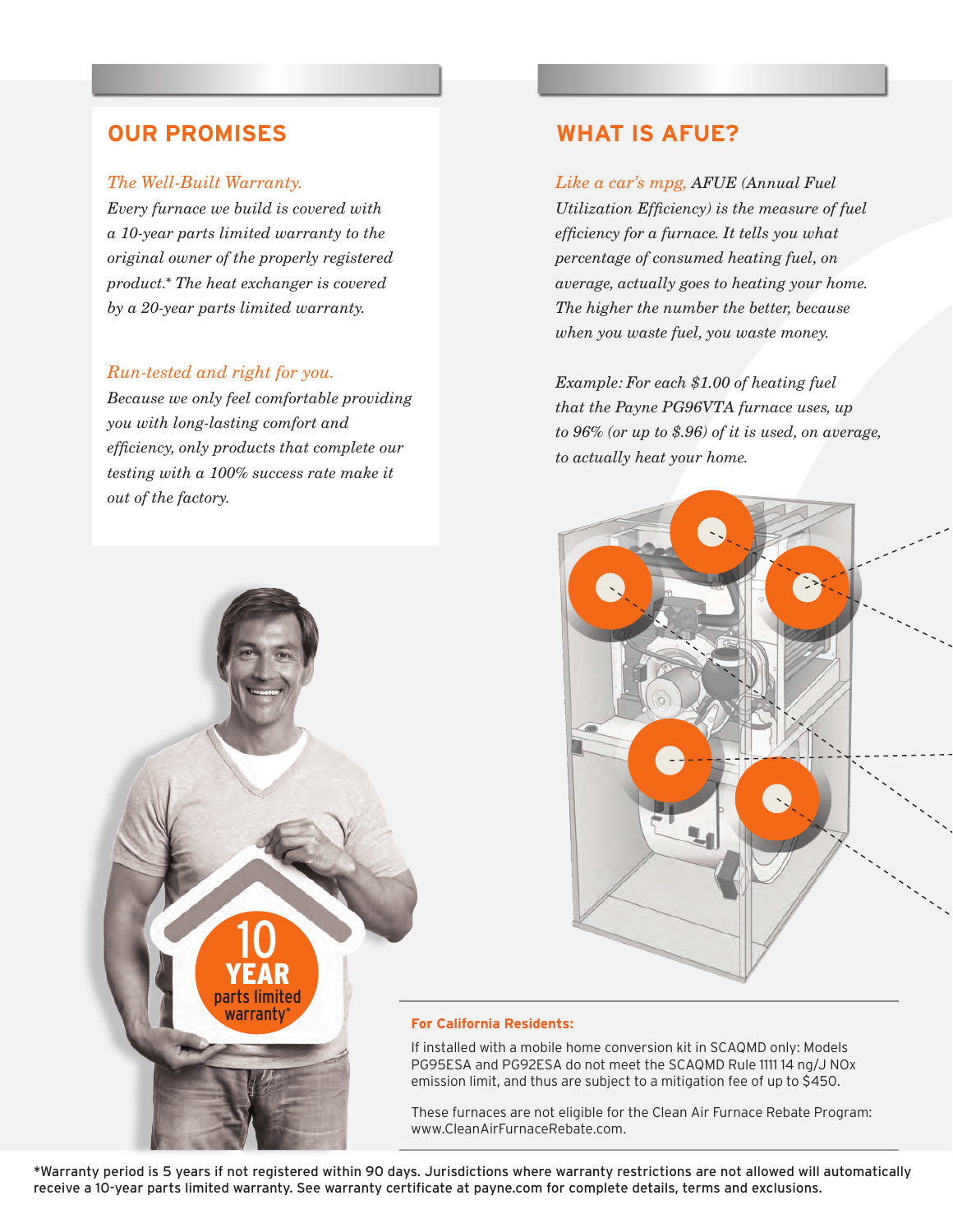*When you purchase Payne® products, you will soon find out why they are right for you. Our furnaces aren't just affordable — they're built to perform.*

## **VARIABLE-SPEED**

Model PG96VTA features a variable-speed motor. This technology can help save you money yearround on utility bills while being extremely quiet. Saving money never sounded so good.

- **Extra efficiency** Our high-efficiency furnaces have 2 heat exchangers to extend the transferring of heat, getting the most out of the fuel. Our secondary heat exchanger is specially designed for lasting corrosion resistance and durability.
- **2 Reliability** *—* The hot surface igniter is built so you can count on heating when you need it.
- **3 Responsiveness** *—* We did get a little fancy with our advanced electronic control board for reliable activation and continuous monitoring of the furnace.
- **Quiet & Virtually Draft-free** We seal our combustion system to virtually eliminate drafts and deliver quiet operation.
- **5 Motor options** *—* The broader the spectrum of speeds a motor can accommodate, the more efficiently and quietly the furnace can heat and circulate the air. We offer furnaces with standard, multi-speed and variable-speed motors.

# **PEACE OF MIND OUR HIGH-EFFICIENCY GAS FURNACES**

'avne

Right for you



ENERGY STAR® and associated logos are registered trademarks of the U.S. Environmental Protection Agency.